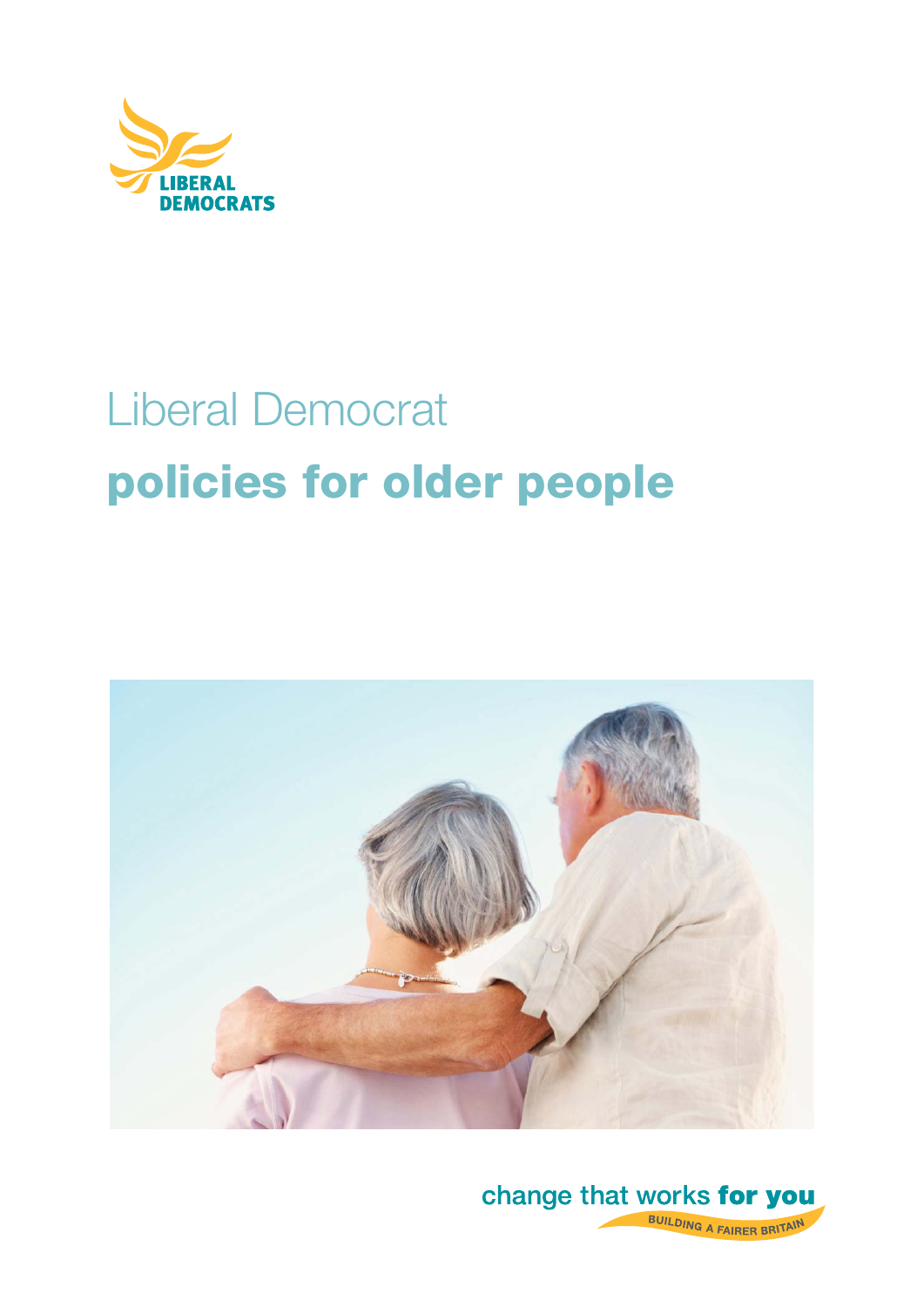

Liberal Democrats recognise the enormous contribution older people make to our society. In government we would make sure that all of our public services, and businesses like energy companies, treat older people with the respect they deserve.

A while ago an elderly couple wrote to me. They're both retired and life isn't easy on their pension. They can't afford to heat their house through the cold winter months, and they've even been reduced to spending the days riding around on buses just to keep warm.

It's a scandal that 2.5 million pensioners live below the bread line in Britain today. Ever since the link with earnings was broken back in the 1980s, the basic pension hasn't been enough to live on. In order to get more money pensioners have to fill in complex and demeaning forms. Many struggle to pay their fuel bills, and many are forced to sell their homes simply to pay for the care they need.

Liberal Democrats will change things for older people, putting fairness into social care and pensions. But it's about more than that – we will also bring an end to age discrimination and stop people being written off or forced to retire once they reach a certain age. Liberal Democrats recognise the enormous contribution older people make to our society. In government we would make sure that all of our public services, and businesses like energy companies, treat older people with the respect they deserve.

#### **Here, we outline six of our key policies to building a fairer Britain for older people:**

- Restoring the earnings link immediately
- No-one to pay tax on the first £10,000 of their income
- Scrapping the default retirement age
- Fair energy prices
- A review of social care
- Keeping Post Offices open

Only Liberal Democrats will bring change that works for you.

Nick Llega

Nick Clegg Leader of the Liberal Democrats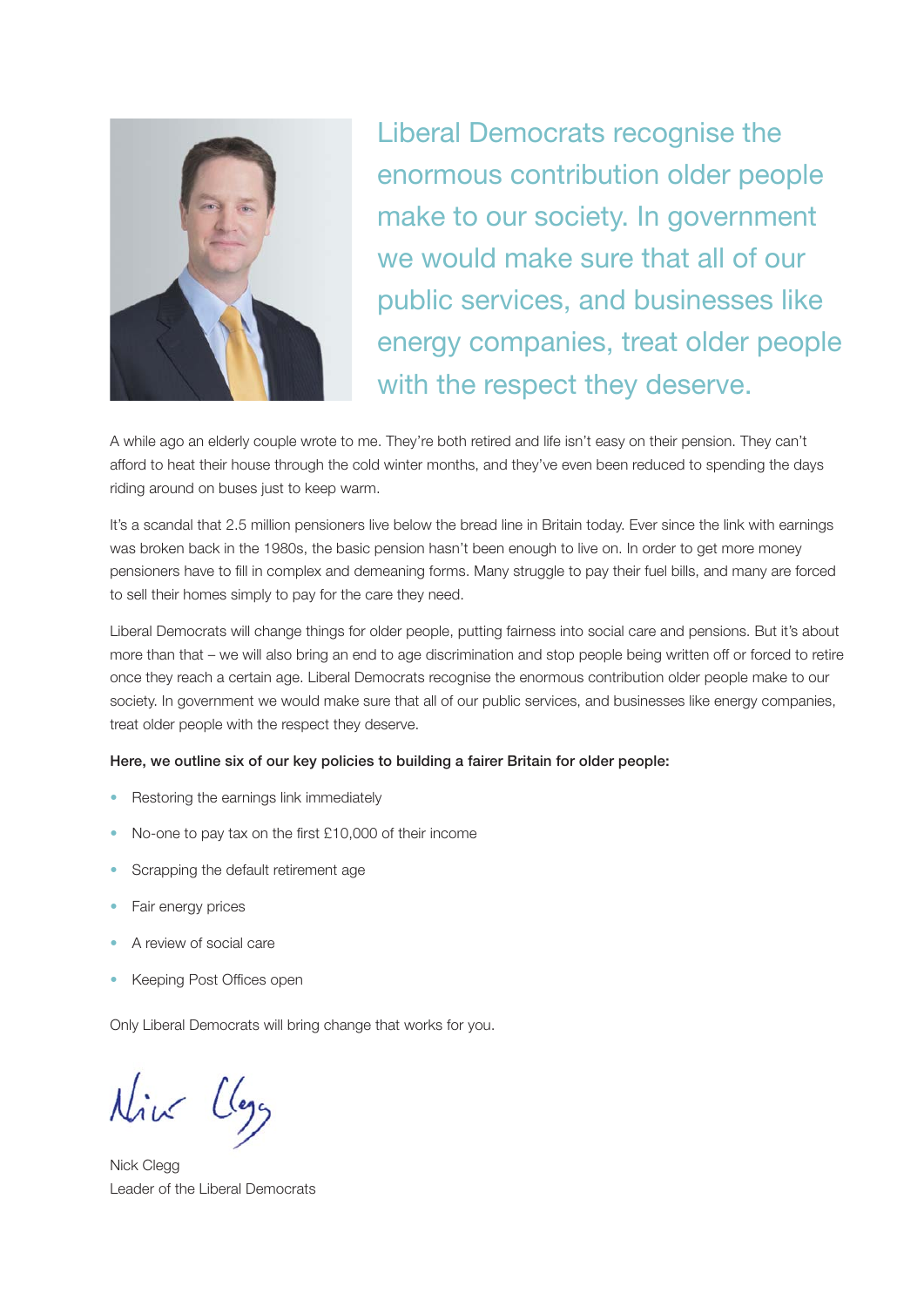### restoring the earnings link immediately

It is unfair that as each year goes by, pensioners slip further behind. It is only fair that, at times when the country is getting richer, retired people share the benefit.

Today, almost 1 in 4 pensioners live below the bread line. More than half of pensioners are on such low incomes that they are entitled to means-tested benefits, yet many don't get the extra help they need because they are put off by complicated forms and sharing personal information.

Liberal Democrats will immediately restore the link between the basic state pension and earnings. We will use growth in average earnings, prices or 2.5 per cent, whichever is higher, to determine the increase in the state pension. For personal pensions we will give people control over their own pension by scrapping the rules that compel you to buy an annuity when you reach 75.

## no-one to pay tax on the first  $£10,000$  of their income

We live in a country where people on low and middle incomes pay too much tax on their income while those on high incomes are able to avoid large amounts of tax. Liberal Democrats will radically rebalance the tax system by cutting taxes for people on low and middle incomes meaning that no-one pays tax on the first  $£10,000$  of their income.

This means that anyone between 65 and 74 with an income of £10,000 or more will have their income tax cut by at least £100. Those over 75 will get just under £100 in their pockets. As higher personal allowances for people aged over 65 are only for those on lower incomes, anyone over 65 with an income of over £29,500 will see their income tax cut by £700.

The change will be paid for by a new mansion tax, closing loopholes that benefit the wealthy and ensuring airlines pay for the damage they cause.

### scrapping the default retirement age

Forcing people to retire on their 65th birthday is age discrimination, which we want to end. We believe that employers should never be allowed to use someone's age as a reason for taking away their livelihood. People should be judged on their ability to do their work, not their age.

Liberal Democrats would remove compulsory retirement ages. Obviously, to continue working, employee and employer have to be agreed that it is to their mutual advantage. Those who go on working should accept a periodic assessment of their capacity to be able to continue doing their job effectively. The age from which these assessments would be required will be decided through consultation with stakeholders, including employers and interest groups such as Age Concern and Help the Aged.